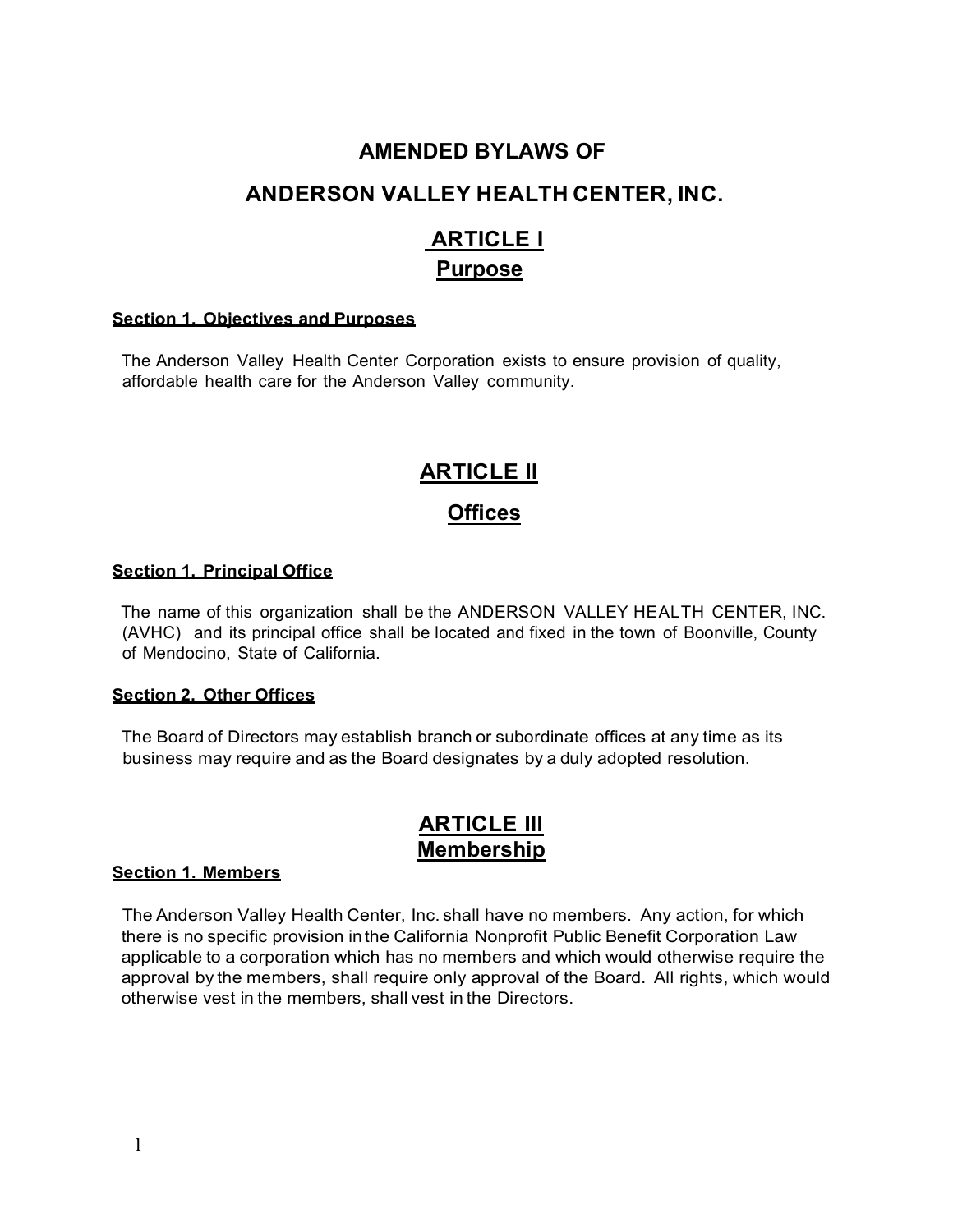# **ARTICLE IV Directors**

### **Section 1. General Powers**

Subject to the limitations of the Articles of Incorporation, the Bylaws and the laws of the State of California, the business, property and affairs of this Corporation shall be managed, directed and controlled by and under the authority of a Governing Board known as the AVHC Board of Directors.

#### Section 2. Authorities. Responsibilities and Functions

The Board of Directors shall be responsible for managing the affairs of the corporation and is legally responsible to ensure that the corporation is operating in accordance with all applicable federal, state and local laws and regulations. The Board will establish policies guiding the AVHC activities, including personnel, health care, financial and quality assurance and will be responsible to monitor and evaluate the activities.

Without limiting the general powers, the Board duties shall include:

- Establish AVHC strategic plans and priorities
- The selection of and the conditions of employment and compensation of the Executive Director of the AVHC are solely at the discretion of the Board, and the Executive Director is considered to be the single employee of the corporation. The Board is responsible for evaluating the performance of the Executive Director annually.
- Authorizing and empowering officers or agents of the AVHC to enter into contracts and other commitments on behalf of the corporation.
- Adopting and monitoring policies and procedures for financial management of the AVHC, including adopting annual budgets, approving FQHC grant applications, approving monthly financial statements, adopting eligibility requirements and fees for partial payment for services (sliding fee schedule) and for adopting fee schedules for services provided.
- Providing for an annual, independent financial audit and approving the audit and any corrective action plans.
- Developing and monitoring progress on annual and long-term program and financial goals to ensure the continuing viability of the AVHC.
- Adopting and monitoring personnel policies and procedures.
- Adopting and monitoring health care policies, including scope of services, hours of operation, performance and quality improvement and evaluation of patient satisfaction.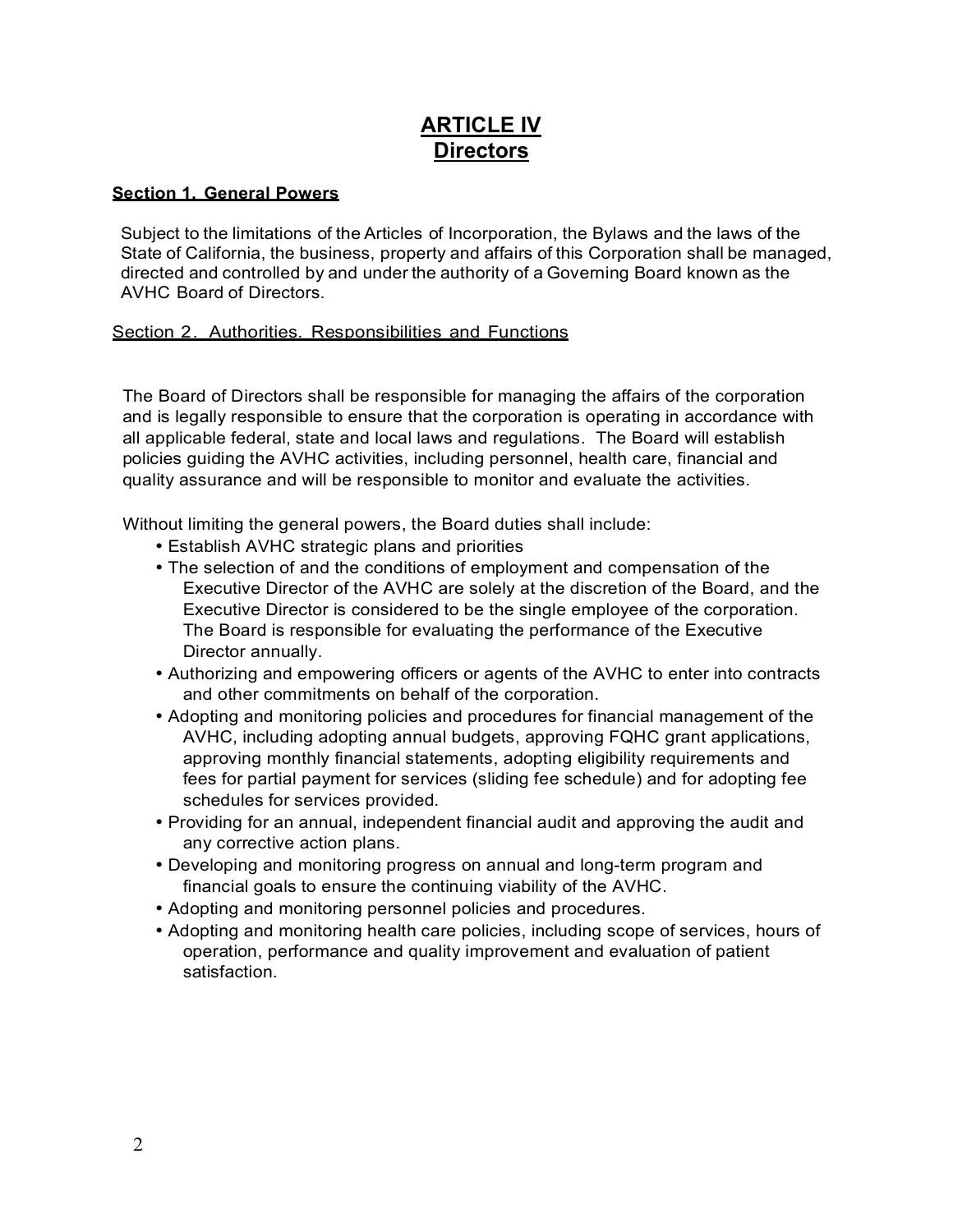## **Section 3. Number and Qualifications of Directors**

The Governing Board shall be composed of no fewer than nine (9) and no more than fifteen (15) Directors, of which one (1) or two (2) shall be a Student Member. All Directors shall reside in Anderson Valley and at least 51% shall be AVHC services consumers. The Board of Directors shall reflect the community served by AVHC in terms of demographic factors such as race, ethnicity, and sex.

## **Section 4. Term of Office**

The Directors shall serve a term of three (3) years. The Student Member terms shall be one (1) year.

## **Section 5. Selection of Directors**

Selection of the Directors shall be staggered and the number of Directors to be elected in any one (1) year shall depend on the size of the Board; no more than four (4) Directors shall be selected in any one (1) year when the Board consists of 12 or less Directors; and no more than five (5) Directors shall be selected in any one (1) year when the Board consists of 13-15 Directors.

Notwithstanding the aforementioned staggered election of Directors, the Student Member shall be selected in September of each year.

The Directors shall be selected at the annual meeting of the Corporation in January, in the following manner:

- During the December Board meeting preceding the annual meeting, notice will be given that there will be selection of Board Members in January.
- The Board Development and Governance committee shall present <sup>a</sup> slate of nominees at the Annual Meeting. Selection will be made by the Directors by written ballot.
- Following the tabulation of votes by the Secretary of the Board, Directors will be announced and shall assume their duties.

## **Section 6. Vacancies**

Each Director shall serve until his or her successor is elected and installed. Vacancies created by resignation, death, disability, or any other inability to serve shall be filled by a vote of the remaining Directors at their next regular meeting. A majority of the remaining Directors shall constitute a quorum.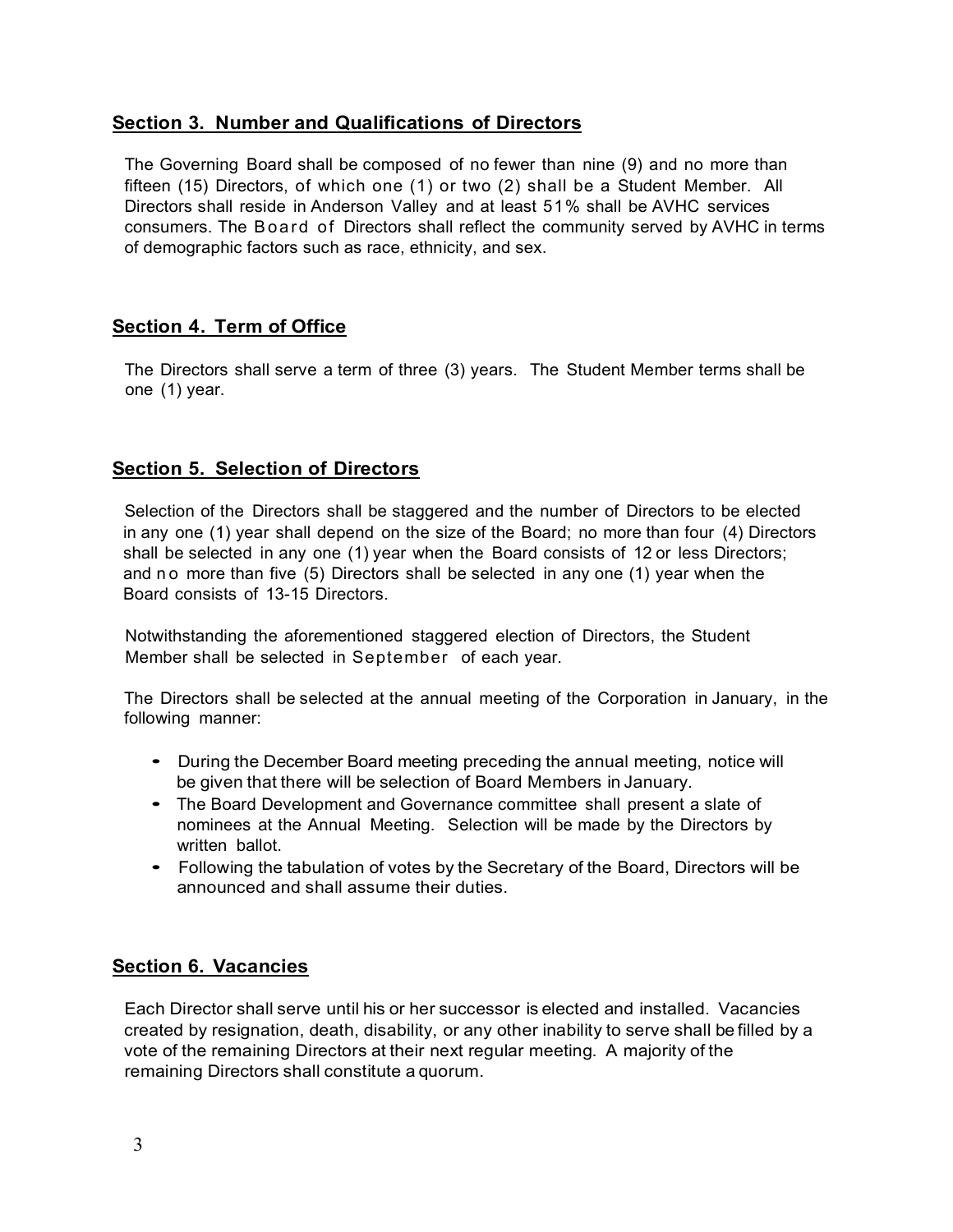## **Section 7. Removal of a Director**

A Board member may be removed for:

- Cause;
- Excessive absenteeism or three (3) consecutive regular meetings, or more than 50% of the meetings in any year without a leave of absence approved by the AVHC Board of Directors ;
- The Director has been convicted of <sup>a</sup> felony;
- The Director has been found by <sup>a</sup> final order or judgment of any court to have breached any duty arising under Article 3 of the California Nonprofit Benefit Corporation;
- The Director has been declared of unsound mind by <sup>a</sup> final order of <sup>a</sup> court.

## **Section 8. Compensation**

Members of the Board will serve without compensation. Certain expenses may be reimbursed as determined by the Board. The Board, by resolution, shall determine the limits of any corporate reimbursement.

# **Section 9. Conflicts of Interest**

The Board of Directors will not make policy or financial decisions that would appear to be to their personal, professional or financial gain.

The Anderson Valley Health Center, Inc. will not make or guarantee loans for members of the Board of Directors or staff of the Center.

All Directors are prohibited from acting in a fashion which poses a conflict of interest or the appearance of a conflict of interest. Specifically, the Board of Directors shall not approve a self-dealing transaction unless such transactions have been fully discussed in a regular meeting of the Board, the transaction is deemed in such meeting to be fair and reasonable to the Corporation at the time it is entered into, the Director involved has not voted on the issue and it is approved by a majority of disinterested Directors. A selfdealing transaction is one in which the Corporation and a Director are both parties or in which the Corporation and any entity in which one or more of the Directors has a financial interest are both parties.

Conflict of interest or the appearance of conflict of interest will be prohibited and applies to members of the Board of Directors, employees, consultants and those who provide services or furnish goods to the Anderson Valley Health Center.

No Board Member may be an employee or relative of an employee.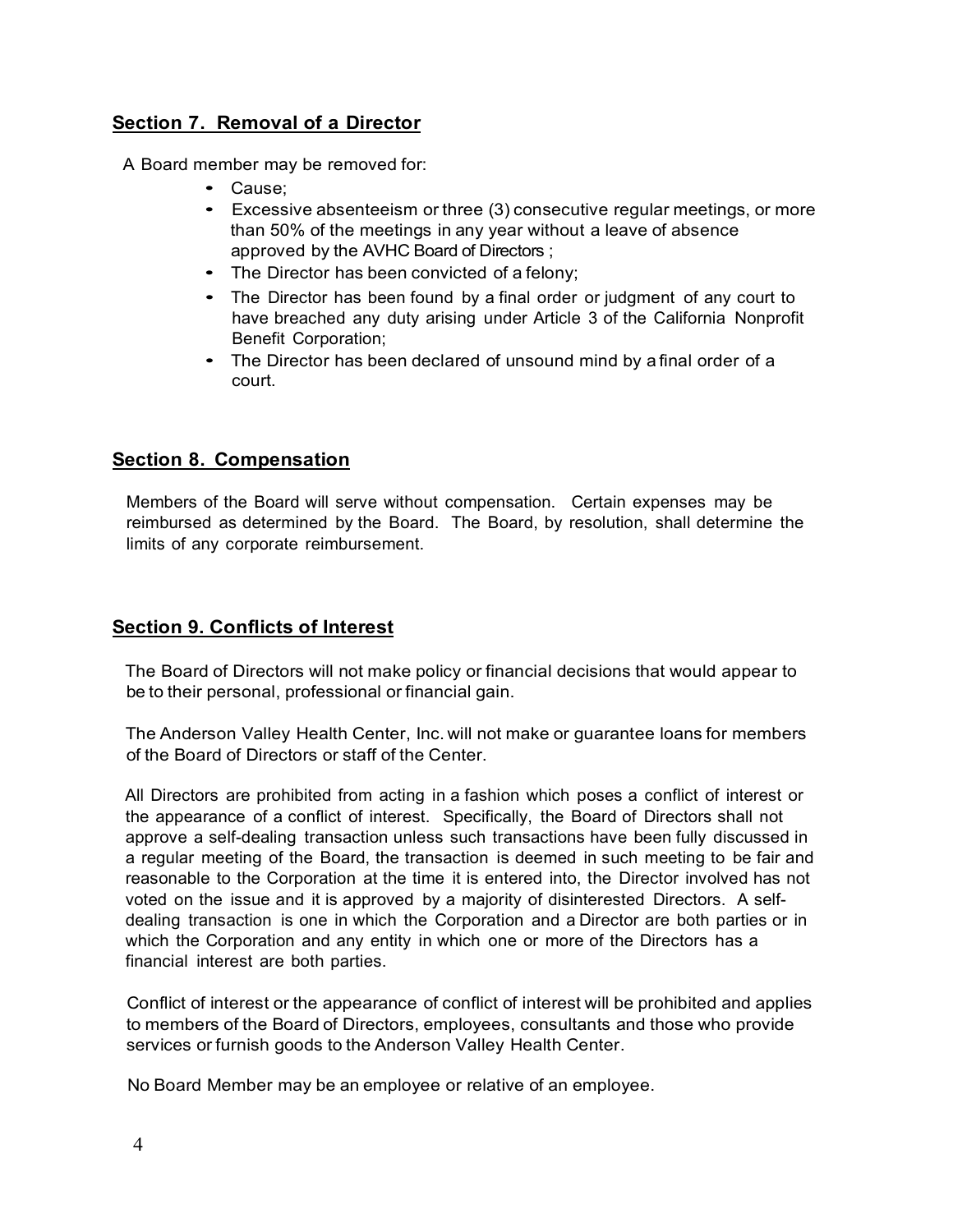Any director, officer, or key employee who has an interest in a contract or other transaction presented to the Board or a committee thereof for authorization, approval, or ratification shall make a prompt and full disclosure of their interest to the Board or committee prior to its acting on such contract or transaction that might reasonably be construed to be adverse t o the corporations' interest.

No member or director shall cast a vote on any matter which has a direct bearing on services to be provided by that member, director, or any organization which such member or director represents or which such member or director has an ownership interest or is otherwise interested or affiliated, which would directly or indirectly financially benefit such member or director. All such services will be fully disclosed or known to the Board members present at the meeting at which such contract shall be authorized.

## **Section 10. Nepotism**

Board members and personnel may not directly or indirectly supervise, hire, terminate or exhibit favoritism for immediate family members:

- a) Immediate family members include husband, wife, life partner, father, father-in-law, mother, mother-in-law, sister, sister-in-law, brother, brother-in-law, son, son-in-law, daughter, daughter-in-law, grandparents and grandchildren.
- b) No Director may be an employee of the Corporation. If a Director submits an application for employment with the Corporation, that Director shall automatically be deemed to have resigned from the Board effective from the date such application is submitted. That Director shall be ineligible for membership on the Board of Directors for a period of one year.
- c) Not more than one person from an immediate family shall serve on the Board of Directors or work for the Corporation at the same time.
- d) Notwithstanding the prohibition in Section IV of this Article, in extenuating circumstances, an exception may be made when positions are difficult to fill or for persons who are exceptionally qualified for a position. This exception may be made by an affirmative vote of 2/3 of the Board of Directors.

# **Section 11. Confidential Information**

Directors or personnel shall not, during or after their association with the Corporation, knowingly or improperly disclose non-public information acquired through their position with the Corporation. This includes but is not limited to medical, personnel, and business information. Directors and personnel shall comply with the provisions of HIPPA.

Because Board and Committee members may have access to personal and confidential information about AVHC patients, staff and general business practices, each Board and Committee member is required, at the time of his/her orientation, and annually thereafter, to sign a confidentiality statement indicating his/her understanding of the need for strict adherence to protecting information about the AVHC. Board members signed statements will be kept on file in the AVHC administration office.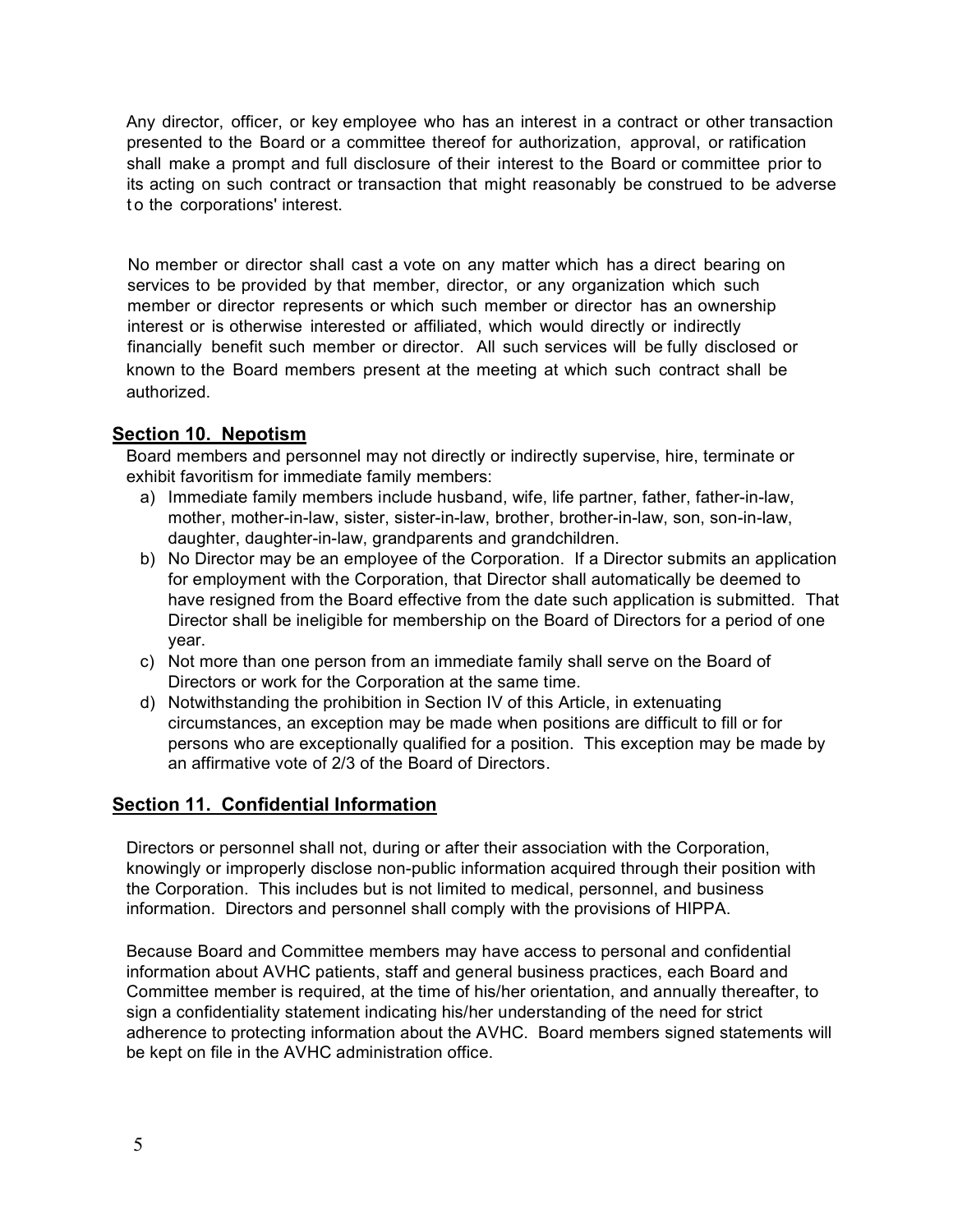# **ARTICLE V Meetings**

# **Section 1. Meeting Schedule**

The Board of Directors shall meet monthly on a day and time determined by the majority of the Board of Directors.

## **Section 2. Quorum**

A quorum of the Board of Directors shall be a simple majority of the Board of Directors. Every action taken or decision made by a majority of the Directors present at a duly held meeting at which a quorum is present shall be the act of the Board. In the event that there is not a quorum at the start of a duly held meeting, the number of directors required to establish a quorum may be contacted to attend the meeting by telephone. A meeting at which a quorum is initially present may continue to transact business, despite the withdrawal of Directors, if any action is taken or decision is approved by at least a majority of the required quorum for the meeting.

Action on the following matters shall require the affirmative vote of a majority vote of the entire Board:

- Approval of the annual budget.
- Expenditure of unbudgeted amounts over \$2500.
- Amendment of these Bylaws.
- Amendment of the Personnel Policies.
- Removal of <sup>a</sup> Director from the Governing Board. Such action shall be accomplished by secret ballot.
- Filling of vacancies on the Board.
- Approval of any action for which the California Nonprofit Public Benefit Corporation Law requires approval of a majority of all Directors.

# **Section 3. Annual Meeting**

The annual meeting of the Board of Directors shall be in January on a day and time determined by a majority of the board of Directors. Elections of Directors and Officers of the Board shall take place at this meeting.

## **Section 4. Special Meetings**

An emergency meeting of the Board of Directors may be called by any three (3) Directors as quickly as all Directors can be notified in writing, proper notice given and a quorum duly assembled.

The Chairperson, Vice Chairperson or any three (3) Directors may call special meetings of the Board for any purpose or purposes at any time.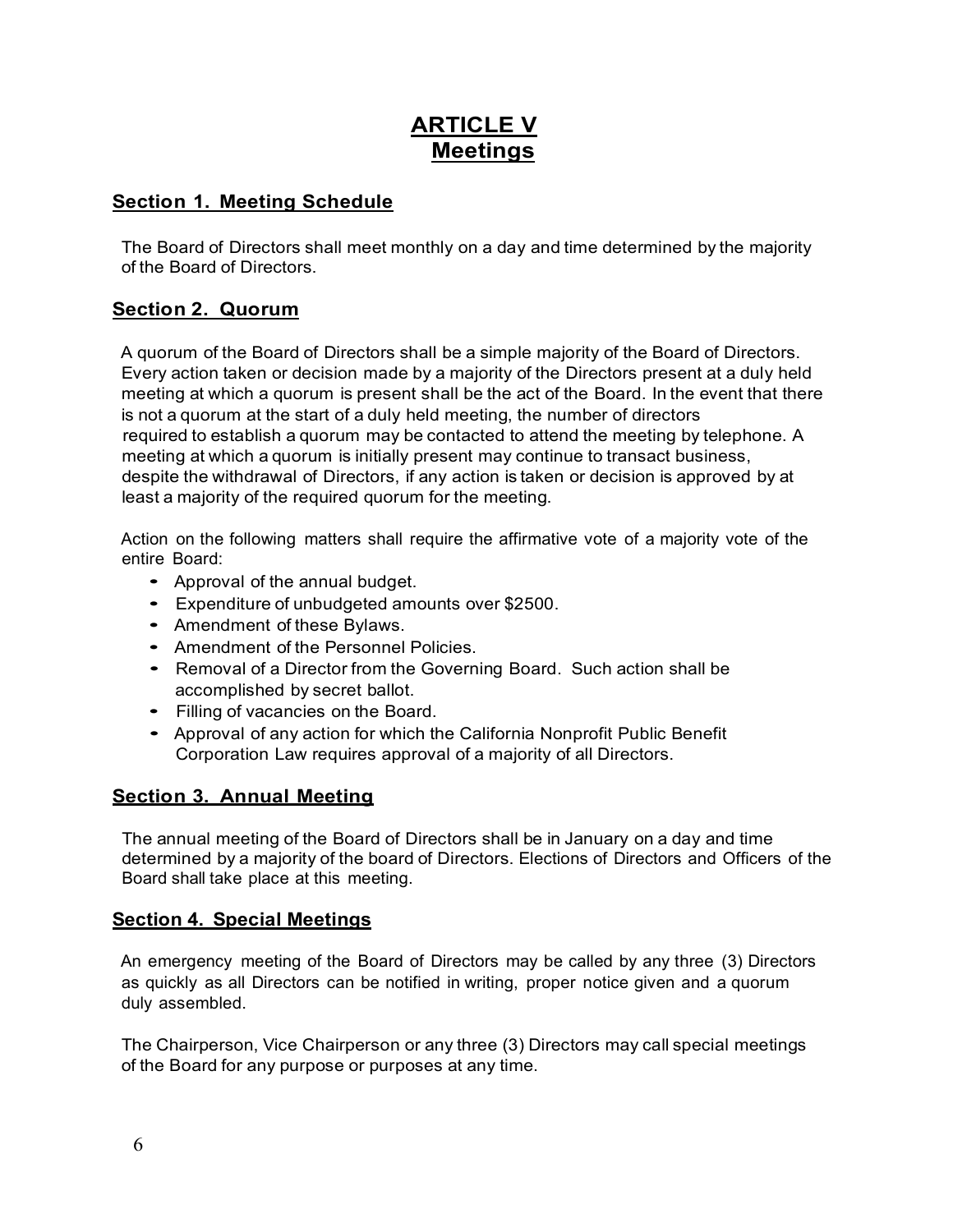## **Section 5. Notice**

Regular meetings of the Board may be held without notice. Special meetings of the Board shall be held upon five (5) days notice by first-class mail or email or forty-eight (48) hours notice delivered personally or by telephone. If sent by mail or email, the notice shall be deemed to be delivered on its deposit in the mails. Such notices shall be addressed to each Director at his or her address as shown on the books of the Corporation. The notice shall state the time of the meeting and the place, if other than the principal office of the Corporation. It need not specify the purpose of the meeting.

## **Section 6. Action Without Meeting**

Any action that the Board is required to or permitted to take may be taken without a meeting if all members of the Board consent in writing to the action; provided, however, that the consent of any Director who has a conflict of interest as described inArticle IV, Section 8, shall not be required for approval of the transaction. Such action by written consent shall have the same force and effect as any other validly approved action of the Board. All such consents shall be filed with the minutes of the proceedings of the Board.

## **Section 7. Adjournment**

A majority of the Directors present, whether or not a quorum is present, may adjourn any meeting to another time and place.

# **ARTICLE VI Officers**

## **Section 1. Designation of Officers**

The Officers of the Corporation consist of a Chairperson, Vice Chairperson and Secretary and Treasurer. The Board of Directors may create additional officer positions, define the authority and duties of each position and elect or appoint persons to fill the positions, as the Board deems necessary. No person may serve in more than one office. Officers shall be members of the Board of Directors.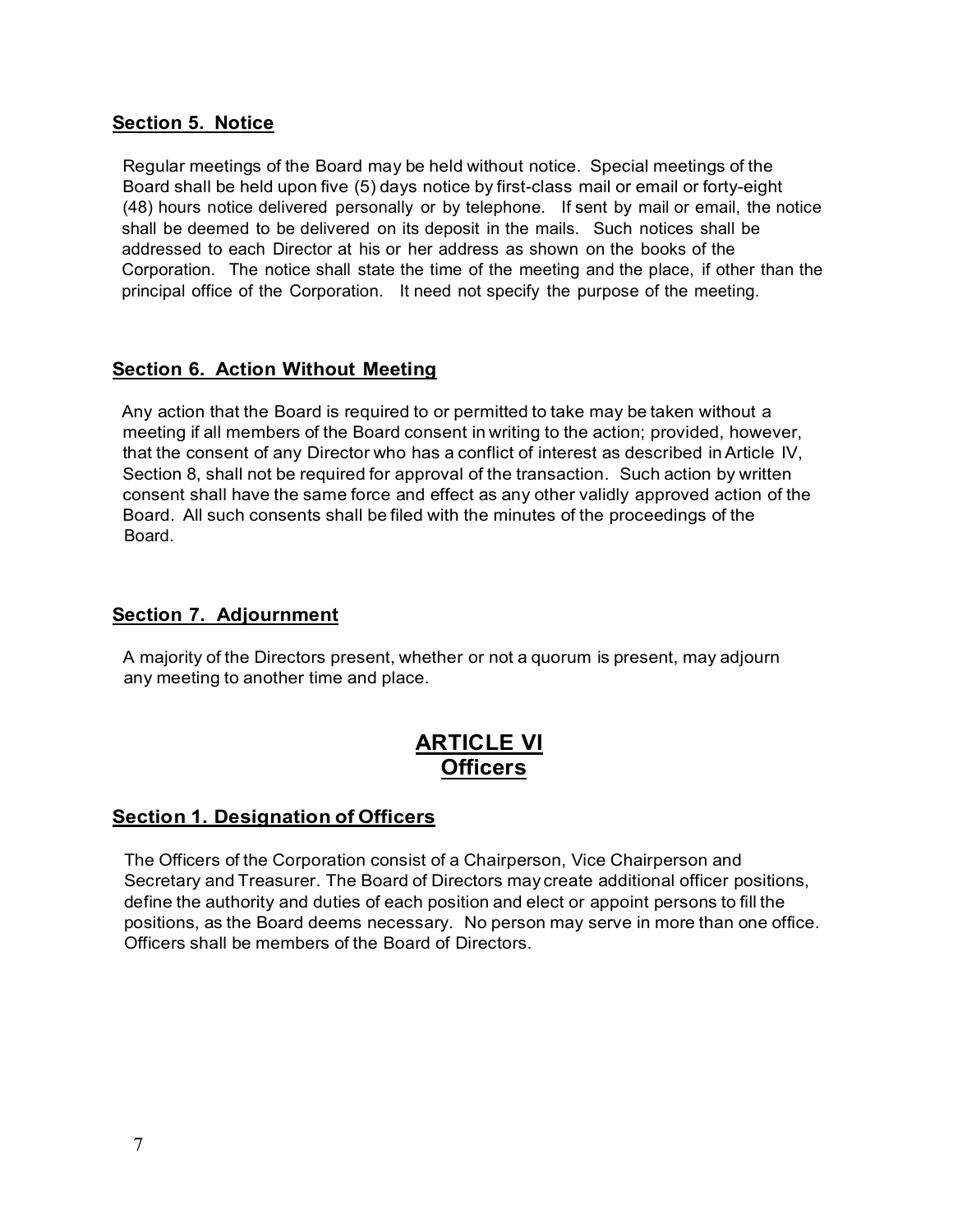# **Section 2. Election of Officers**

At the annual meeting of the Board of Directors, the Board shall choose from among the directors a Chairperson (Chair), a Vice Chairperson (Vice Chair), a Secretary and a Treasurer, each of whom shall hold office until the next annual meeting of the Board of Directors and until his or her successor is elected and qualified. Any officer elected shall not serve more than three (3) consecutive one (1) year terms in that same office.

### **Section 3. Removal of Officers**

Any Officer appointed or elected by the Board of Directors may be removed with cause by a two-thirds vote of the Board of Directors whenever, in its judgment, the best interest of the Corporation will be served thereby, but such removal shall be without prejudice to the remaining rights of the Director so removed.

#### **Section 4. Resignation**

Any officer may resign his or her office by giving written notice to the Board of Directors. Any such resignation shall take effect at the date of receipt of such notice or at any time specified therein. The acceptance of such resignation shall not be necessary to make it effective.

#### **Section 5. Vacancy**

Any vacancy occurring in any office of the Corporation by death, resignation, removal or otherwise shall be filled promptly by the Board of Directors. A person filling a vacant office shall serve in that office for the unexpired portion of the predecessor's term.

## **Section 6. Duties of the Officers**

#### **Chairperson:**

The Chairperson (Chair) shall be the principal executive officer of the Corporation and shall, subject to the control of the Board of Directors, supervise and control the affairs of the Corporation and the activities of the officers. He or she shall preside at all meetings of the Board of Directors. Except as otherwise expressly provided by law, by the Articles of Incorporation, or by these Bylaws, he or she shall, in the name of the Corporation, execute such deeds, mortgages, bonds, contracts, checks or other instruments which may from time to time be authorized by the Board of Directors.

#### **Vice Chairperson:**

In the absence of the Chairperson, or in the event of his or her inability or refusal to act, the Vice Chairperson (Vice Chair) shall perform all the duties of the Chair and when so acting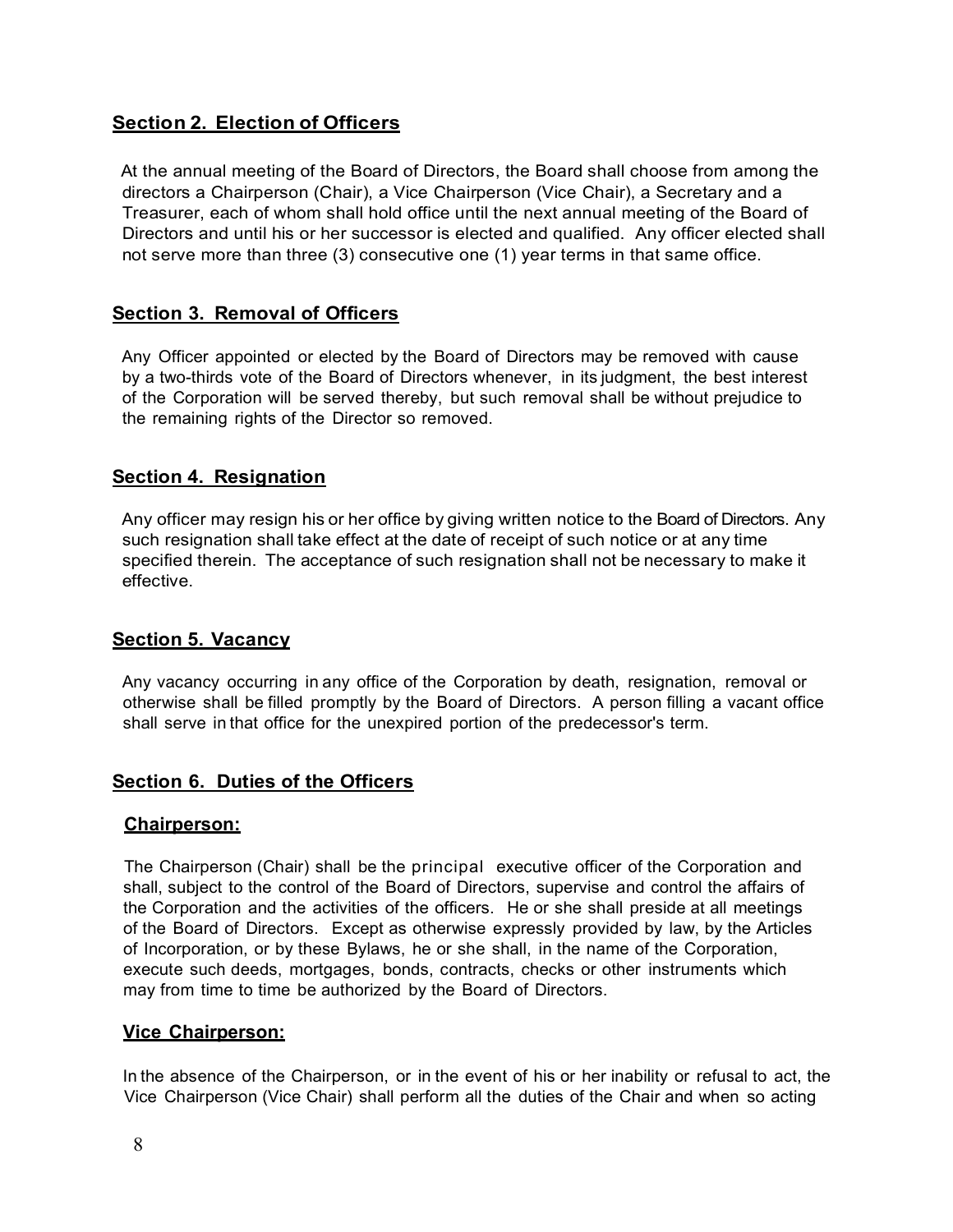shall have all the powers of and be subject to all the restrictions on the Chair. The Vice Chair shall have other powers and perform such other duties as may be prescribed by law, by the Article of Incorporation, or by these Bylaws, or as may be prescribed by the Board of Directors.

### **Secretary:**

The Secretary shall seek to attend all meeting of the Board of Directors and cause a record of all dates and times, attendance and proceedings of the meetings of the Board of Directors and its committees to be kept in a book of minutes at the principal office of the AVHC. The Secretary shall have general charge of the Articles of Incorporation, bylaws and record books of the Corporation.

### **Treasurer:**

The treasurer shall cause to be kept and maintained a correct and adequate record of all assets, liabilities, profit and loss statements and balance sheet for the AVHC and shall make a financial report at each board meeting. The treasurer shall chair the finance committee, assist in the preparation of the budget, help develop fundraising plans, make financial information available to board members and the public and perform other financial related duties as directed by the Chairperson.

### **Section 7. Executive Director**

In addition to the officers of the Corporation, the Board of Directors shall also appoint an Executive Director. The Executive Director shall be subject to the direction and control of the Chairperson, have all of the powers of, and be subject to all of the responsibilities of, a Chief Executive Officer of a corporation and shall, subject to the control of the Board of Directors, supervise and control the business and affairs of the Corporation. The Executive Director shall perform all duties typically incident to the office of Chief Executive Officer and such other duties as may be required by law, by the Articles of Incorporation of this Corporation or these Bylaws, or that may be prescribed from time to time by the Board of Directors. The Executive Director shall serve as an ex-officio member of the Board without any voting rights. The Executive Director also shall be subject to such restrictions as the Board of Directors may from time to time direct. The Executive Director shall serve for such compensation as may be established and adjusted from time to time by the Board of Directors.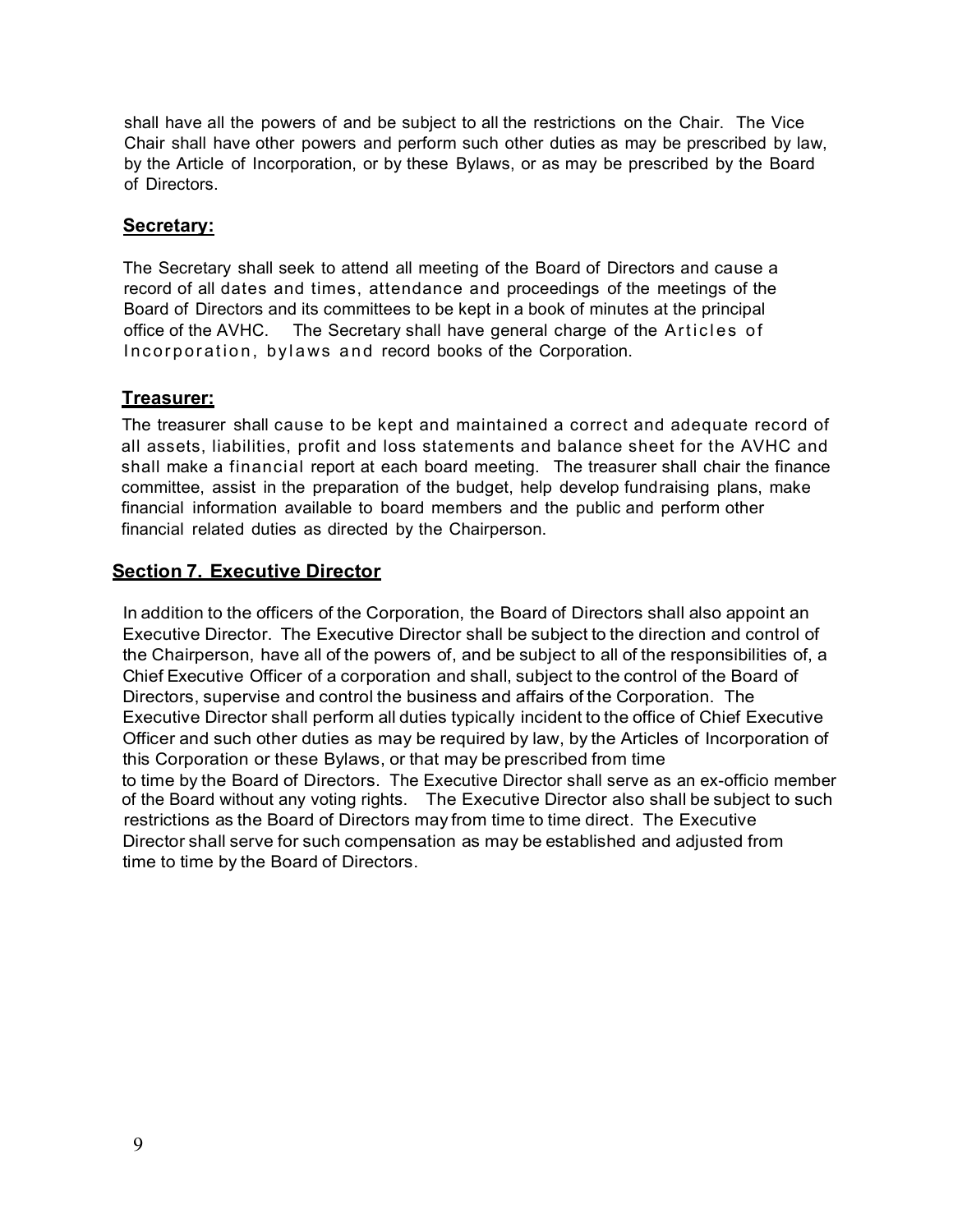# **ARTICLE VII Committees**

## **Section 1. Committees of the Board**

The Board will establish standing and ad hoc committees to assist it in the development and operation of policies and procedures at AVHC. The standing committees shall be the:

- Executive Committee
- Finance Committee
- Board Development and Governance Committee
- Performance Improvement Committee
- Strategic Planning Committee

Each Board committee shall:

- Be established by a majority vote of the Board
- Have a chairperson appointed by the Chairperson of the Board
- Monitor assigned management area performance and report periodically to the full Board (standing committees)
- Consider issues as requested and make recommendations to the full Board for action (standing or ad hoc committees)
- The membership of all committees shall include at least one Board member and may include members of the community at the discretion of the Board.
- Consider a quorum to be a majority of the voting members of the committee and all actions taken by a majority of the voting members present shall be an act of the committee.

# **Section 2. Executive Committee**

The Executive Committee consists of the Officers of the Board of Directors and the Executive Director as an ex-officio member with no voting rights. It is empowered and expected to act between regular Board meetings as needed at the direction of the Chairperson of the Board or by consensus. The Executive Committee shall make a full report of any actions taken and must be ratified by the Board at the next regular meeting and recorded in the Board meeting minutes.

The Executive Committee shall have all the power of the Board, except that it may not:

- Approve any action that, under law or the provisions of these Bylaws, requires the approval of the members or a majority of all of the members of the Board.
- Fill vacancies on the Board or on any committee that has the authority of the **Board**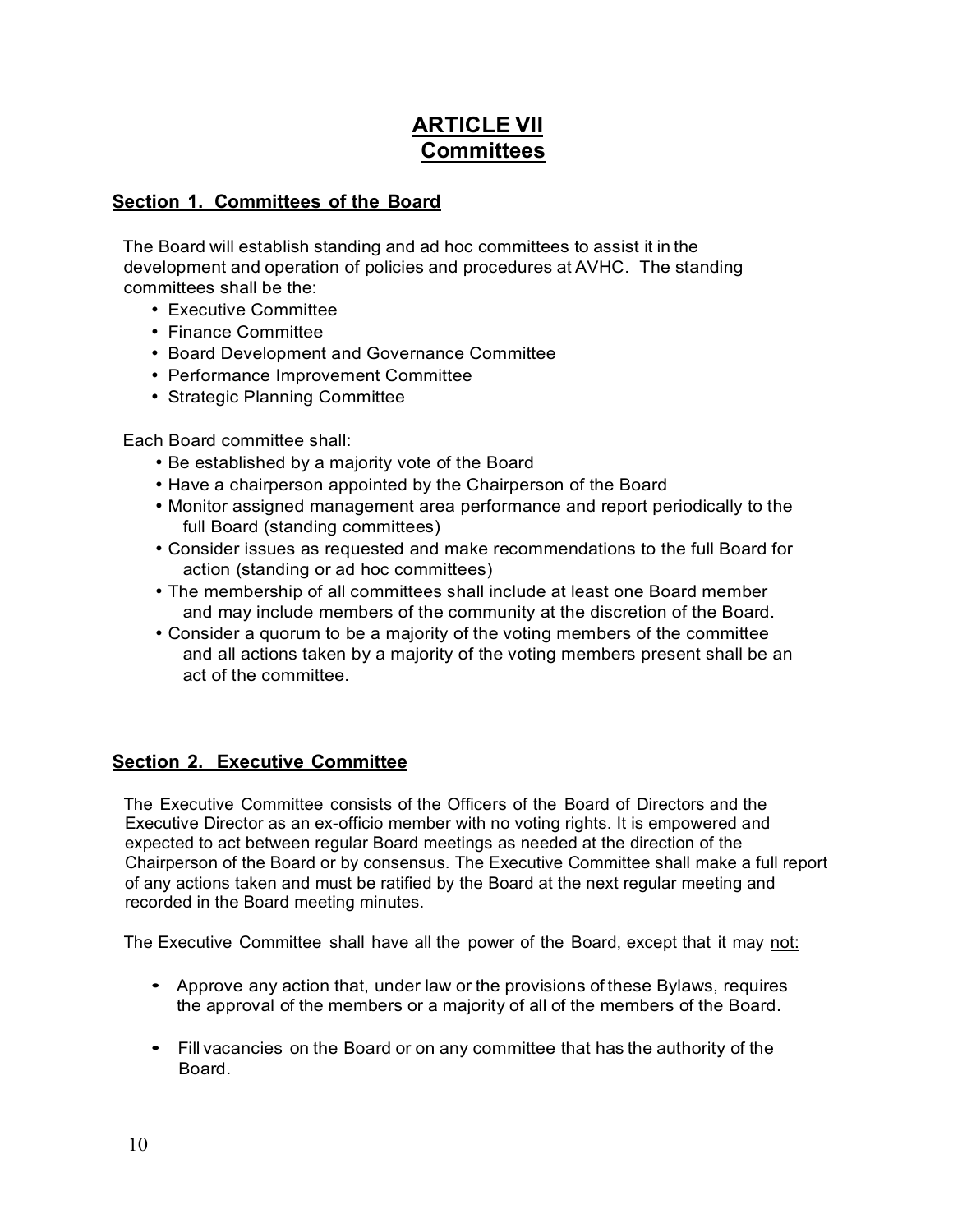- Fix compensation of the Directors for serving on the Board.
- Amend or repeal any Bylaws or adopt new Bylaws.
- Amend or repeal any resolution of the Board which by its express terms is not so amendable or repealable.
- Appoint committees of the Board or the members thereof.
- Remove any member of theBoard
- Create or alter clinic policies

The Executive Committee is further responsible to prepare a draft performance evaluation of the Executive Director annually and report its recommendations to the full Board for ratification in closed session.

By majority, the Board may at any time revoke or modify any or all of the authority so delegated, increase or decrease but not below two (2) the number of its members, and fill vacancies therein from the members of the Board. The Committee shall keep regular minutes of its proceedings, cause them to be filed with the corporate records and report the same to the Board at the next regular Board meeting

## **Section 3. Finance Committee**

The Finance Committee shall consist of the Treasurer of the Board as the Chairperson, the Chief Financial Officer, as an ex-officio member without voting rights, and at least two other members of the Board.

The Finance Committee shall:

- •Meet monthly to review the prior months financial statements of the AVHC, compare the results to the current budget and note any significant differences, evaluate any discrepancies and report to and recommend approval of the statements to the full Board at their next meeting.
- •Review and discuss staff recommendations for the annual Budget and present the draft Budget to the Board for approval by June of each year.
- •Review existing and recommend new financial policies for Board approval.
- •Define longer term financial plans
- •Keep written minutes of all meetings and make sure they are filed.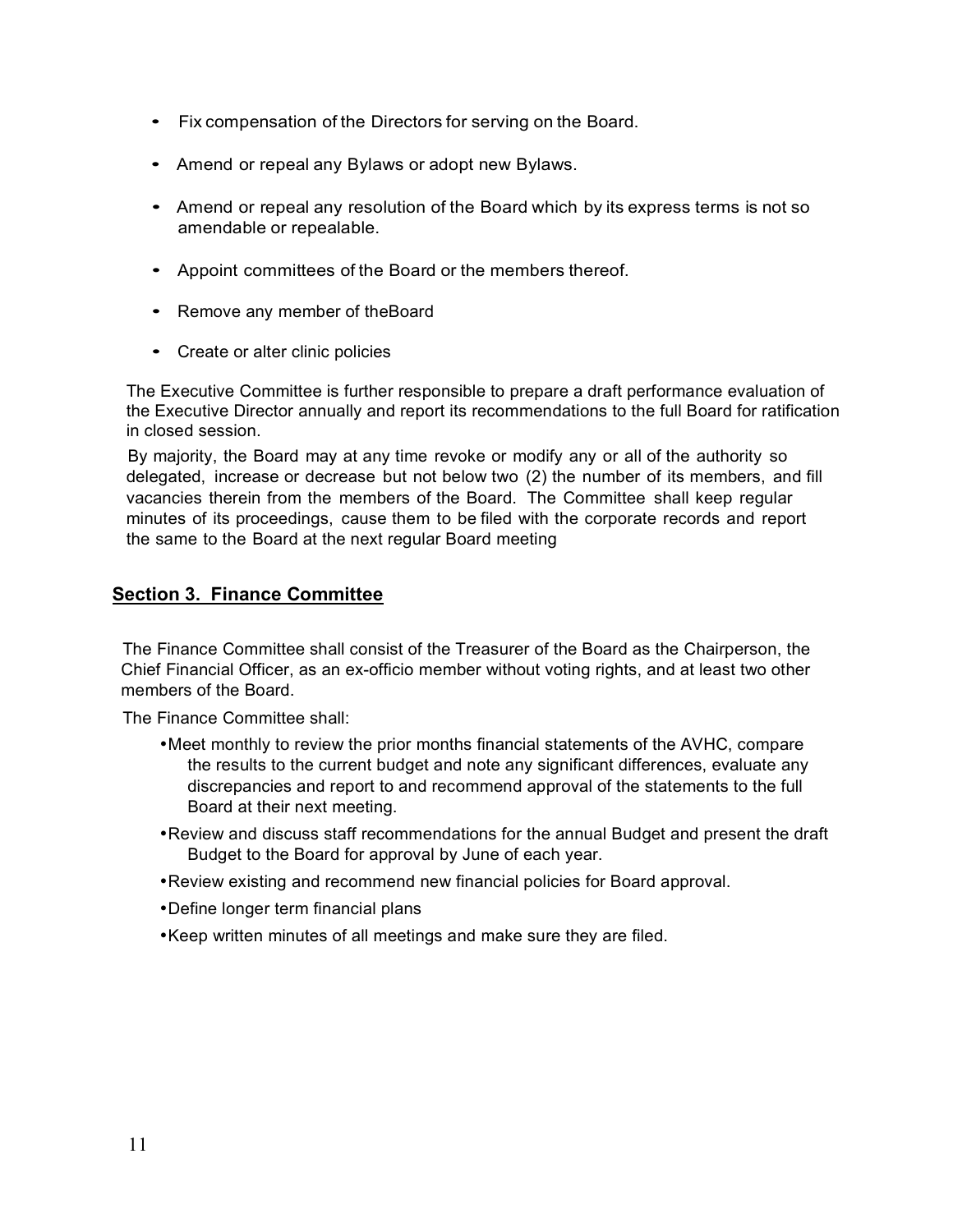# **Section 4. Board Development and Governance Committee**

The Board Development and Governance Committee shall consist of a Chairperson appointed by the Board Chair and at least two other members of the Board. Staff will be assigned as needed.

The Board Development and Governance Committee shall:

- Be responsible for the recruitment, orientation and training of Board members.
- Develop and maintain a Board member handbook
- Board training and assessment
- Periodic review of personnel policies
- Annual review of the bylaws of the AVHC
- Keep written minutes of all meetings and make sure they are filed.

### **Section 5. Performance Improvement Committee**

The Performance Improvement Committee shall consist of a Chairperson, appointed by the Board Chair, and at least one other Board Member. Other individuals may be appointed to the committee who are not Board members, but have skills and knowledge that would contribute to the Performance Improvement responsibilities of the AVHC. The CEO and the CMO of the AVHC are ex-officio members of this committee as well, without voting rights.

The Performance Improvement Committee is responsible to approve the Quality Improvement program and policies of the AVHC and to oversee and monitor progress of the internal quality improvement activities, including clinical activities, conducted under the QI programs, including performance versus goals and measures.

The Performance Improvement committee will provide periodic reporting of program status and education and training to the Board as needed. Minutes of the committee will be recorded and filed.

## **Section 6. Stategic Planning Committee**

The Strategic Planning Committee shall consist of a Chairperson appointed by the Board Chair and at least two other members of the Board. The CEO will be an ex-officio member of this committee, without voting rights.

The Strategic Planning Committee is responsible for:

• Developing plans that will ensure the long term viability of the Anderson Valley Health Center and the providing of quality health care in the service area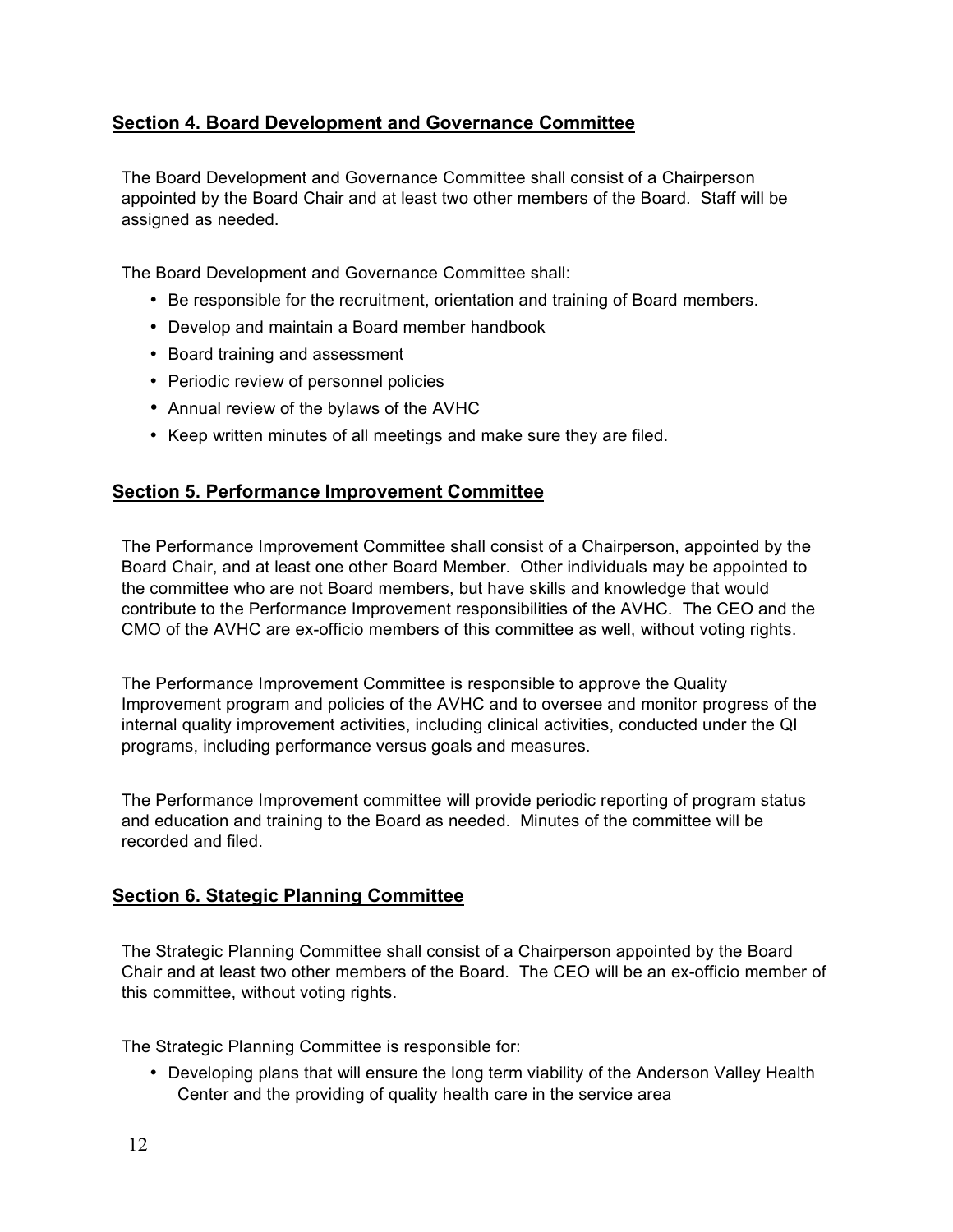- Developing succession plans for key staff members of the AVHC
- Developing good working relationships with other Health Center Boards and organizations in Mendocino county
- Reporting to the Board periodically
- Minutes of all meetings of the committee will be recorded and filed

# **ARTICLE VIII Finance**

# **Section 1. Fiscal Year of the Corporation**

The fiscal year of the Corporation shall begin on July 1and end on June 30 in each year.

## **Section 2. Execution of Instruments**

The Board of Directors, except as otherwise provided in these Bylaws, may by resolution, authorize any officer or agent of the Corporation to enter into any contact or execute and deliver any instrument in the name of and on behalf of the Corporation, and such authority may be general or confined to specific instances. Unless so authorized, no officer, agent, or employee shall have any power or authority to bind the Corporation by any contract or engagement or to pledge its credit or to render it liable monetarily for any purpose or in any amount.

## **Section 3. Gifts**

The Board of Directors may accept on behalf of the Corporation any contribution, gift, bequest, or device for the purposes of this Corporation.

# **Section 4. Prohibition Against Sharing Corporate Profits and Assets**

No Director, officer, employee, or other person connected with this Corporation, or any private individual, shall receive at any time any of the net earnings or pecuniary profit from the operations of the Corporation, provided, however, that this provision shall not prevent payment to any such person of reasonable compensation for services performed for the Corporation in effecting any of its purposes, provided that such compensation is otherwise permitted by these Bylaws and is fixed by resolution of the Board of Directors.

No Director, officer, employee or other person connected with this Corporation, or any private individual, shall be entitled to share in the distribution of, and shall not receive, any of the Corporate assets on dissolution of the Corporation. All Directors of the Corporation shall be deemed to have expressly consented and agreed that on such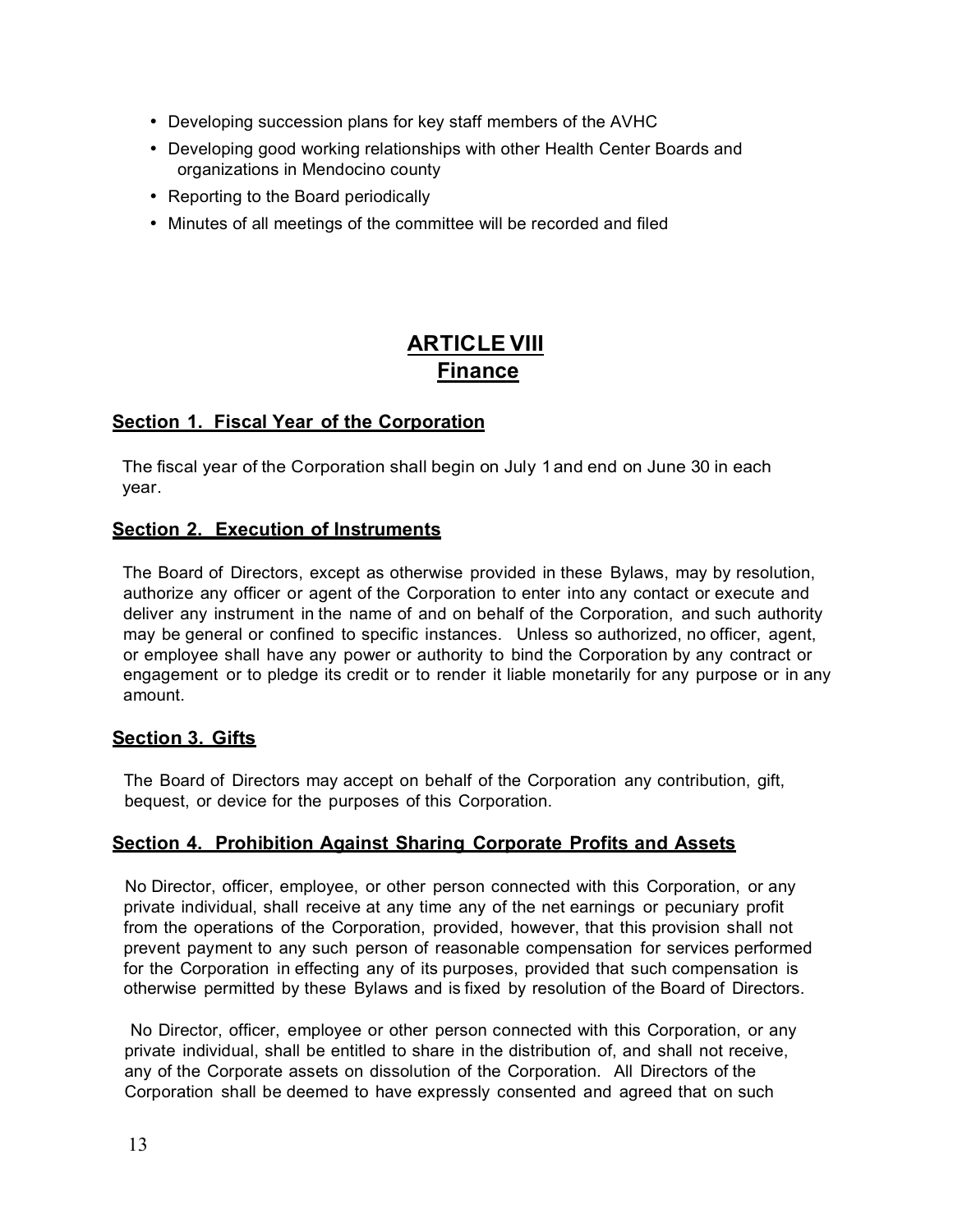dissolution or winding up of the affairs of the Corporation, whether voluntarily or involuntarily, the assets of the Corporation, after all debts have been satisfied, shall be distributed as required by the Article of Incorporation of this Corporation and not otherwise.

# **ARTICLE IX Indemnification and Insurance**

## **Section 1. Indemnification**

The Corporation shall, to the maximum extent permitted by the California Nonprofit Corporation Law, and in accordance with that law, indemnify each of its agents against expenses, judgments, fines, settlements, and other amounts actually and reasonably incurred in connection with any proceeding arising by reason of the fact any such person is or was an agent of the Corporation. For the purposes of this Section an "agent" includes any person that is an officer, Director, employee or other agent.

## **Section 2. Insurance**

The Corporation may, to the maximum extent permitted by the California Nonprofit Corporation Law or the Employee Retirement Income Security Act (ERISA) purchase and maintain insurance on behalf of any agent of the Corporation against any liability asserted against or incurred by the agent in such capacity or arising out of the agent's status as such, whether or not the Corporation would have the power to indemnify the agent against such liability.

# **ARTICLE X Corporate Records and Reports**

## **Section 1. Maintenance of Corporate Records**

The Corporation shall keep at its principal office:

- Minutes of all meetings of the Board of Directors and committees of the Board indicating time and place of holding such meetings, whether regular or special, how called and notice given, and the names of those present and the proceedings thereof;
- Adequate and correct books and records of accounts, including accounts of its properties and business transactions and accounts of its assets, liabilities, receipts, disbursements, gains and losses;
- A record of members of the Board of Directors indicating names,addresses, contact information, Board term expiration date and Board committee membership; and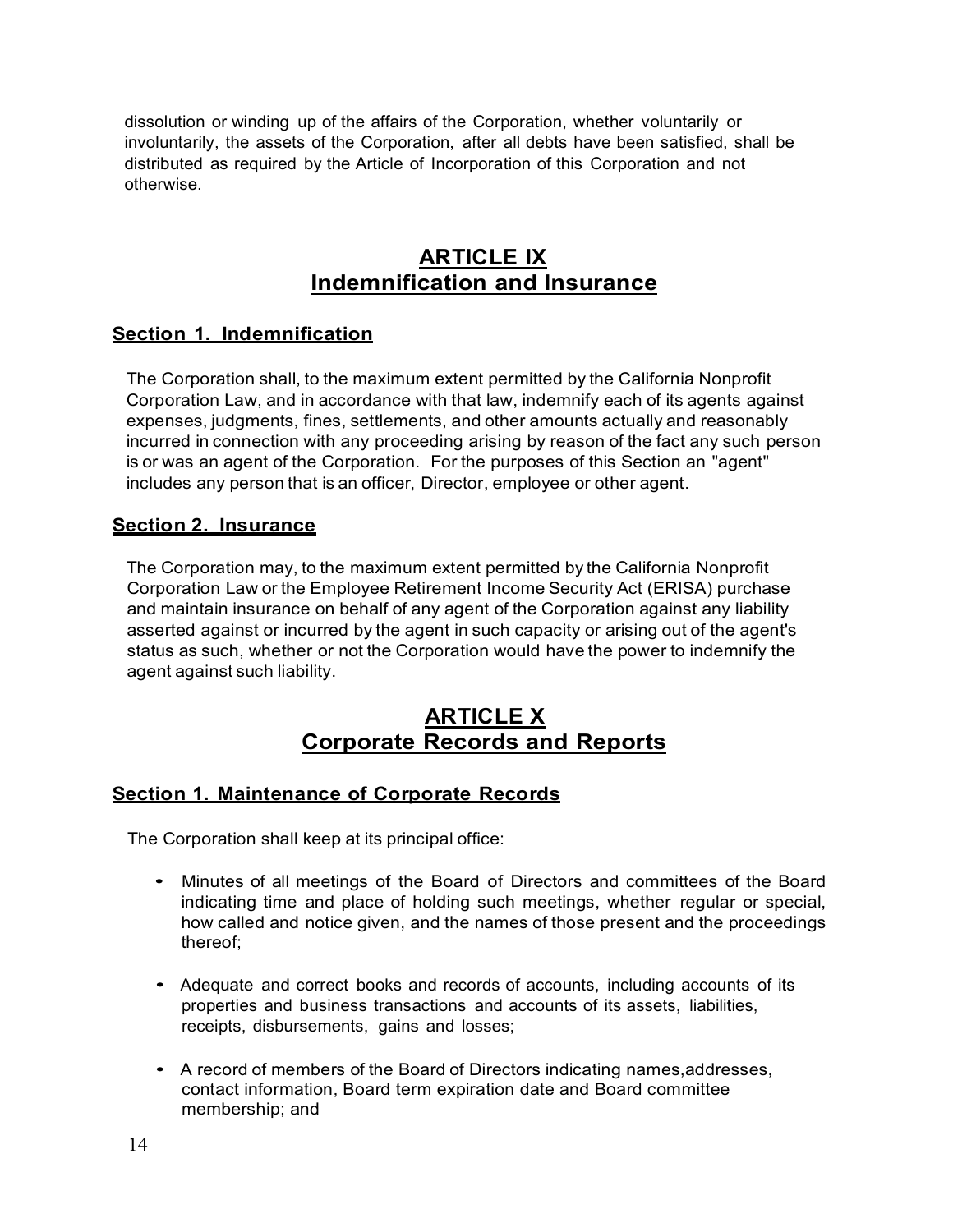• <sup>A</sup> copy of the Articles of Incorporation and Bylaws of this Corporation, each as amended to date.

# **ARTICLE XI Amendment of Bylaws**

## **Section 1. Amendments**

These Bylaws may be amended by a vote of the Board of Directors. However, prior to any vote to amend these Bylaws, the Directors shall be given seven (7) days advance notice of any motion to amend the Bylaws.

## **Section 2. Effective Date**

These Bylaws shall become effective immediately on their adoption. Amendment to these Bylaws shall become effective upon adoption unless otherwise stated in the resolution adopting the amendments.

# **ARTICLE XII Dissolution**

## **Section 1. Dissolution**

On the winding up and dissolution of this Corporation, after paying or adequately providing for the debts, obligations, and liabilities of the Corporation, the remaining assets of this Corporation shall be distributed to such organizations organized and operated exclusively for charitable, religious, scientific, testing for public safety, literary, or educational purposes or the prevention of cruelty to children or animals which has established its taxexempt status under Section 501 (c) (3) of the Internal Revenue Code, or the corresponding provision of any future United States internal revenue law.

# **Certification of Secretary**

This is to certify that the foregoing Bylaws, inclusive of this Certificate, are a true and correct copy of the Bylaws of Anderson Valley Health Center, Inc. as adopted by such Corporation in accordance with all requirements of law.

Name: \_\_\_\_\_\_\_\_\_\_\_\_\_\_\_\_\_\_\_\_\_\_\_\_\_\_\_\_Dated: \_

Secretary of the Board